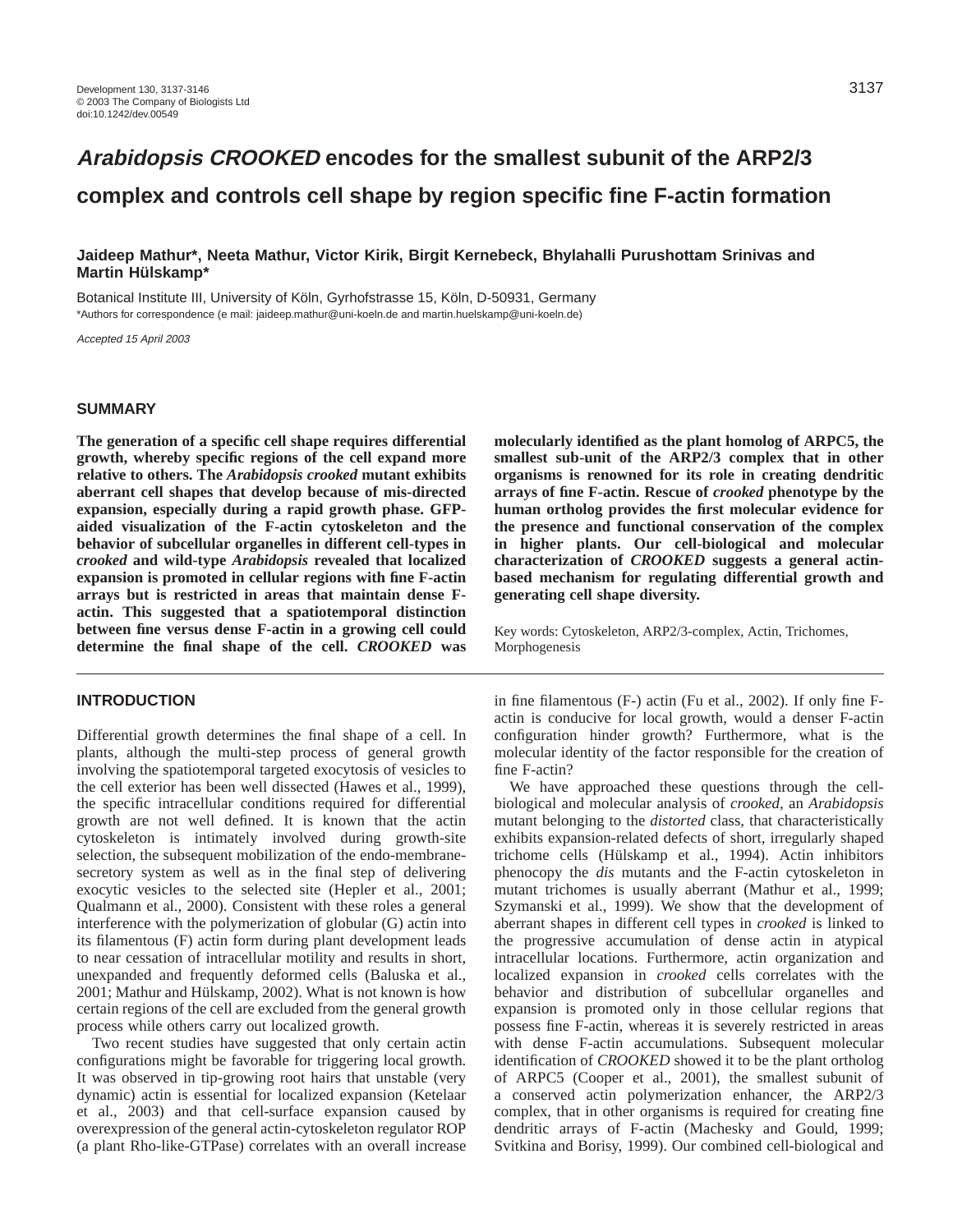molecular characterization of *CROOKED*, and the comparative data from wild-type *Arabidopsis* suggest that the local density of F-actin can either permit or limit exocytic vesicles from reaching the plasma membrane for their final assimilation step that is required for localized expansion and differential growth.

# **MATERIALS AND METHODS**

#### **Plant materials and growth conditions**

The *crooked* mutant is in the Landsberg *erecta* background (wild type) and was isolated in an EMS mutagenesis screen (Hülskamp et al., 1994). Different transgenes, *p35S-GFP-mTalin* (Kost et al., 1998), *p35S-ERD2-GFP* (Boevink et al., 1998) and *p35S-YFP-peroxisome* (Mathur et al., 2002), were introduced into the wild-type and *crooked* plants by genetic crossing or *Agrobacterium tumefaciens* (strain GV3101) mediated floral dip transformation (Clough and Bent, 1998). T1 plants were screened on MS medium (Murashige and Skoog, 1962) selection plates containing 25 µg/ml Hygromycin B. Phenotypic and cell-biological characterization were carried out on both in vitro (MS salts, 3% sucrose, 1% Phytagar; 23°C, 16 hours daylight/8 hours dark) and soil grown plants (ambient light/dark conditions). Experiments challenging cell growth were carried out by germinating wild-type and mutant seeds in the dark (23°C) for 7-10 days before opening the plates for phenotype characterization. Root hair cells were challenged to elongate by tilting plates  $\sim$ 20 $\degree$  from the vertical such that roots and hair cells projected out into an airy environment before reaching the agar medium.

#### **Transient expression of DNA in seedlings**

The identification of a positive BAC clone capable of rescuing the *crooked* phenotype, as well as initial testing of the different cDNA/genomic and GFP-linked constructs, was carried out through transient expression assays. Seeds were sown in the center of plates containing MS medium and used when the seedlings were 7-9 days old (first leaf primordia just visible). The DNA (cDNA/genomic, BAC) being tested was mixed with GFP-mTalin in a 1:1 ratio (ca. 500 ng DNA/µl), precipitated around 1 µm diameter gold particles (BioRad, Hercules, CA) following the manufacturer's directions, loaded onto carrier membranes and shot into the plants at 1100 psi Helium pressure under a vacuum of 25 inches of Hg, using a PDS-1000/Helium driven Biolistic delivery apparatus (BioRad). Plants were screened for green fluorescence under FITC filter illumination after 16 hours and the development of trichome/other cells expressing the shot-DNA followed for up to 48 hours. The addition of GFPmTalin ensured visualization of the shot cell and was not required when other fluorescent fusion constructs such as *p35 S-YFP-mTalin* and *p35S-ERD2-GFP* were used.

#### **Microscopy and image processing**

Agarose impressions of epidermal surfaces were prepared as described (Mathur and Koncz, 1997). Light and fluorescence microscopy was carried out on a LEICA-DMRE microscope equipped with a high resolution KY-F70 3-CCD JVC camera and a frame grabbing DISKUS software (DISKUS, Technisches Büro, Königswinter). Lime lapse movies were created using DISKUS software or the Leica CLSM software and later processed using the Quick Time 5.0 movie software. Velocity measurements for cytoplasmic streaming, peroxisomes and Golgi bodies were taken as described earlier (Mathur et al., 2002) on a minimum of 25 trichomes and root-hair cells each. For confocal laser scanning microscopy plants were grown as described (Mathur et al., 1999). The descriptions provided here were obtained on 25 (each observation) randomly selected wild-type and transgenic plants. A spectrophotometric CLSM (Leica TCS-SP2) was used for visualizing EGFP, and discriminating between EYFP/EGFP using the settings as described (Mathur et al., 2002). Images were sized, processed for brightness/contrast and CMYK alterations using the Adobe Photoshop 6.0 software.

#### **Molecular techniques**

The *crooked* gene was isolated following a candidate gene approach based on its map position (chromosome 4) and a cell biological characterization. The putative actin polymerization factor was identified (At4g01710 from contig t15b16) in the MIPS *Arabidopsis* database (http://mips.gsf.de/cgi-bin/proj/thal/). Attempts to isolate the crooked cDNA were based on the annotated sequence available for gene (At4g01710; MIPS). After the web publication of a full-length cDNA for At4g01710 gene (RAFL06-77-B13; Resource no. pda03657; NCBI Accession Number AY052191; http://pfgweb.gsc.riken.go.jp/ index.html), a primer set (JM364R GGAATGATGGATCAAACGGT-GTTGATGGTATCAGTAAG and JM365F GAGAGAAAGATCGA-ATCGAAGAATGGCAGAATT) was designed to provide a 515 bp clone from a cDNA library DNA generated from 25-day-old, soil grown plants of *Arabidopsis thaliana* (ecotype Landsberg erecta) using standard procedure (Sambrook and Russel, 2001). The transcriptional start site for At4g01710 was determined by RNA ligase-mediated rapid amplification of 5′ cDNA ends (RLM-RACE) carried out using the Gene Racer kit (Cat. No. L1500-01; Invitrogen) according to the manufacturer's instructions. The genomic clone (ATG to TGA) of At4g01710 was PCR-amplified from genomic DNA extracted from wild-type and mutant plants (PCR primers: JM 64F GTACTCAGGATCCTCGGCTTATGTCTCCGG and JM65R ATAC-ATAAGAGGGAGCTCAATGATGGATCA). Details of other primers and PCR conditions are available on request. The genomic and cDNA fragments were sub-cloned into a pGEM-T-easy vector (Promega), sequenced on an ABI-prism sequencer and finally cloned into a pCAMBIA 1300 binary vector (accession number AF234296) under the control of a cauliflower mosaic virus promoter (CaMV p35S), or a trichome specific *GLABRA2* promoter (Szymanski et al., 1998) for plant transformation. DNA and protein sequence homology searches were carried out using the respective BLAST programs (Altschul et al., 1997). Amino acid alignments were carried out using the Clustal-W multiple sequence alignment algorithm (http://www.ch.embnet.org/).

# **RESULTS**

# **CROOKED is specifically required during rapid cell expansion**

The *crooked* mutant displays random expansion in many polarized cell types during rapid growth (Fig. 1). During trichome development, distortions accrue during the rapid expansion phase that follows the initiation of branch points. As a result, the highly co-aligned orientation of branches with respect to the main leaf axis becomes randomized. Trichomes in *crooked* are short (150-350 µm compared to 400-500 µm tall in wild type Fig. 1A) with the branches remaining as stumpy, unextended spikes (Fig. 1B). Polarized expansion of hypocotyl (cell length wild type  $250\pm50$  µm; mutant  $130\pm45$  µm) is reduced by a factor of 1.5-2.7 (Fig. 1C,D). Stomatal complexes that are typically found in wild type are often missing in the *crooked* mutant (Fig. 1E,F). Cells of expanding cotyledons are smaller (wild type  $500\pm65$  µm; mutant  $170\pm60$  µm along the longest axis;  $n=100$ ) and frequently devoid of lobes (Fig. 1G,H), which are believed to result from localized cell expansion during epidermal cell differentiation (Frank and Smith, 2002). The defects become even more pronounced when cells are challenged to expand faster. Under low-light conditions, hypocotyl elongation is greatly reduced in *crooked* (total length; wild type: 2.8±0.7 cm; *crooked*: 1.3±0.6 cm;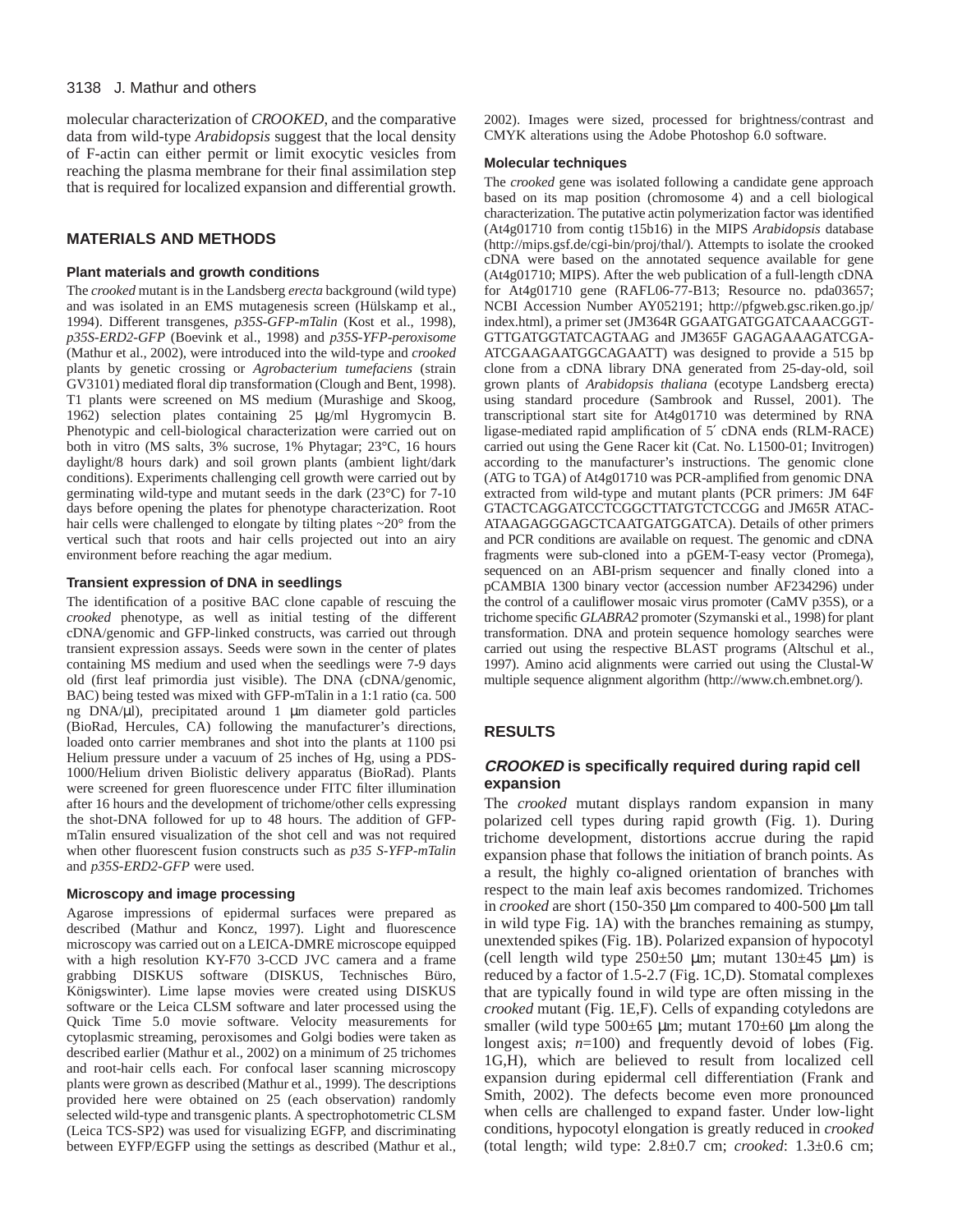#### CROOKED in plant cell morphogenesis 3139

**Fig. 1.** A comparison of different cell types in *Arabidopsis* (ecotype Landsberg *erecta*) wild type and the *crooked* mutant. (A) Two or three branched, stellate wildtype trichomes. (B) Randomly shaped, distorted trichomes in *crooked* with unextended branches (arrow) located in aberrant positions. (C) Typically elongated cells occupy the midzone of wild-type hypocotyl in 10-day-old seedlings. (D) The hypocotyl mid-zone of 10-dayold *crooked* seedlings shows radially expanded cells and a lack of the file arrangement observed in wild type. (E) A hypocotyl of 7-day-old wildtype seedling displays clearly differentiated stomatal complexes (arrows). (F) A hypocotyl of a 7-day-old *crooked* seedling does not possess stomatal complexes in the characteristic regions. (G) The typical epidermal surface of expanding wild-type cotyledons patterned into a jigsaw puzzle shape through cell-lobing. (H) Cotyledon-cells in *crooked* are less expanded compared with the wild type and are impaired in lobe



formation. (I) Hypocotyl of wild-type seedling challenged to elongate rapidly by growing in dark for 7 days show a regular arrangement of cell files with each cell firmly in contact with its neighbors (arrows at cell junction). (J) The hypocotyl of a *crooked* seedling challenged into rapid elongation became scruffy as cells broke contact with their neighbors along the long axis and curled outwards (arrows) to leave gaps in the epidermis. (K) Wild-type root hairs are straight, tubular and can elongate up to 1 mm. (L) Root hairs in *crooked* are 1.5- to 2-fold thicker than wild-type hairs, are sinuous (arrowheads) and can display varying diameters along their length. (M) A single trichoblast in *crooked* showing aberrant development of two root-hair initials (arrowheads). Numbers given below scale bars are in µm.

*n*=25). The hypocotyl surface is scruffy, resulting from cells becoming unlinked from each other, primarily along the longitudinal growth axis, and consequently curling out of the epidermal plane (Fig. 1I,J). Similarly, root hairs challenged into rapid growth by tilting the plates downwards (20° from the vertical) remain either short and stunted (wild type 500-960 µm; *crooked* 180-250 µm long; *n*=150) or elongate up to 600 µm but exhibit varying degrees of waviness (Fig. 1K,L). Contrary to the wild-type situation, nearly 13% (*n*=100) of the observed trichoblast cells in *crooked* develop additional tipgrowing regions to produce more than one root hair from the same cell (Fig. 1M).

On the basis of the above observations we concluded that the *CROOKED* gene product is required during rapid cell expansion. As the actin cytoskeleton is known to be essential for cell expansion (Baluska et al., 2001; Mathur and Hülskamp, 2002), we compared the F-actin organization in wild-type cells with that in *crooked* cells.

#### **F-actin configuration is aberrant in crooked and mislocalizes areas of differential expansion**

F-actin was visualized in living cells using plants expressing

the GFP-mTalin transgene that has been shown to specifically bind to filamentous-actin with a high affinity (McKann and Craig, 1997; Kost et al., 2000). However, during the early stages of development, both wild-type and *crooked* trichomes displayed a general green fluorescence where it was not possible to discriminate between fine and dense actin (data not shown). Our observations on the actin cytoskeleton started soon after the formation of branch initials when the trichome cell enters a rapid expansion phase (Szymanski et al., 1999). In wild-type trichomes, the cortical regions were enmeshed in very fine F-actin, whereas dense F-actin accumulation was observed only in small domains at the branch tips, in the region of branch-bifurcation (Fig. 2A), and as a few adherent actin patches in elongating branches. With further expansion, the cortical fine actin filaments became relatively diffuse and difficult to resolve, actin patches on the sides of branches disappeared and well-defined F-actin cables became prominent (Fig. 2A). A wild-type trichome cell with fully extended branches thus displayed prominent longitudinally aligned subcortical F-actin cables, connecting together in the dense actin patches that are maintained at branch tips and branch junctions (Fig. 2B). F-actin organization in *crooked* trichomes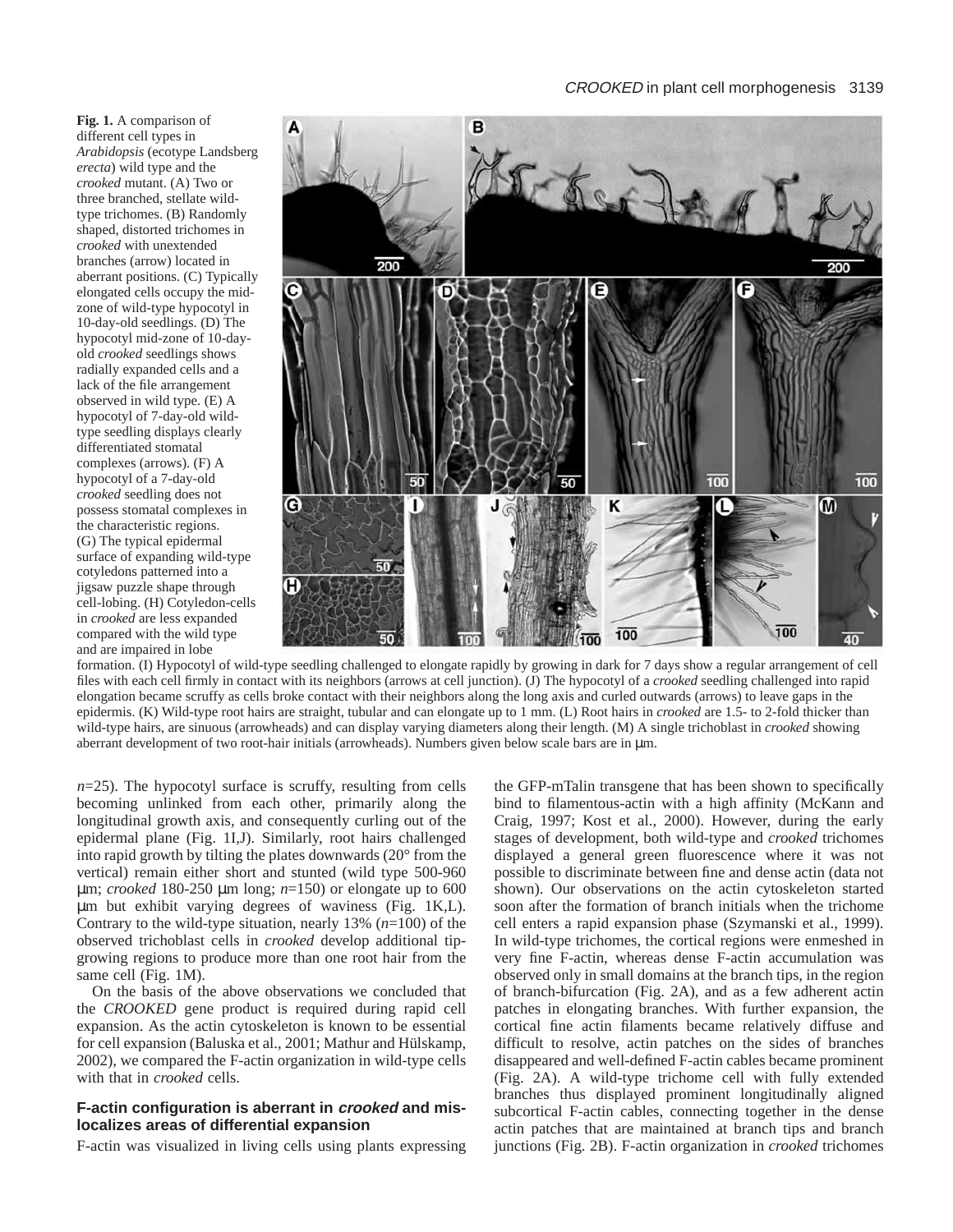**Fig. 2.** GFP-mTalin aided visua*lizat*ion *o*f F-actin organization in trichome and cotyledon-epidermal cells of wild-type *Arabidopsis* and *crooked* mutant (n, nucleus; numbers given below scale bars are in  $\mu$ m). (A) A wildtype trichome that has initiated branches and is ready to embark on a rapid expansion phase. Trichomes in *crooked* exhibit a similar F-actin organization at this stage, with major actin accumulations as shown (arrowheads). (B) Wild-type trichomes where branches have started extending maintain dense F-actin at the tips and junctions of



branches (arrowheads), while elongated F-actin cables connecting regions of dense actin start to become prominent. (C) A *crooked* trichome at a stage comparable with that of wild type in B displays an increase in dense F-actin bundles throughout the cell, resulting in more intracellular areas being covered by dense actin (arrowheads). Note that the cell starts thickening around its mid region while the uppermost branch maintains a rounded tip, suggesting less extension of the flanks. (D) A slightly more advanced stage of development in a *crooked* trichome shows massive actin bundling and the organization of a characteristic wide-polygonal mesh. Note that in A-D, while dense actin can be easily visualized, areas with very fine and difficult to resolve F-actin meshwork are only visible as a diffuse green fluorescence. (E) A region of a mature wild-type trichome displaying predominantly longitudinally oriented (arrows) F-actin bundles. (F) A mature *crooked* trichome with predominantly transversely arranged, cross-connected, thick actin bundles appears subdivided into numerous polygonal compartments (arrowhead). Note that the *crooked* trichome has not been able to expand well and one of the branches 'b' is visible as a short unextended spike. (G) Expanding wild-type cotyledon epidermis displaying the typical puzzle-shaped cells with prominent lobes. A fine, diffuse cortical F-actin and thick F-actin cables (e.g. arrowheads) connecting strategic points within each cell are seen. (H) A comparative view of the cotyledon epidermis in *crooked* shows thickly bundled F-actin (arrowheads) and impaired lobe formation. (I) A higher magnification of wild-type cotyledon epidermal cells shows the occurrence of dense actin specifically at lobe sinuses (e.g. arrowheads), while other areas of the cell possess relatively finer F-actin organization. (J) A cotyledon epidermal cell in *crooked* with no lobes displays a general distribution of bundled actin. The arrowheads indicate thicker bundles.

started essentially in a manner similar to the wild type, with fine cortical F-actin and dense actin configurations at the tips and junction and sides of branches (Fig. 2A). However, in contrast to the wild type, actin patches did not disappear with progressing age of the cell but instead became more prominent through increased actin accumulation (Fig. 2C). In addition, instead of developing into the extended actin cables typical to the wild type, the F-actin in *crooked* (Fig. 2C-E) became organized into numerous, thick, transversely linked actin bundles and produced a characteristic, wide-polygonal meshwork (Fig. 2D,F). Dense actin bundling in many *crooked* trichomes did not extend throughout the cell and left random pockets where fine cortical F-actin could still be observed. Though *crooked* trichomes never displayed the diffuse cortical F-actin state shown by wild-type trichomes, regions containing the relatively fine cortical actin expanded more when compared with areas filled with dense actin. Trichomes in *crooked* trichomes consequently showed randomly localized regions of expansion (with fine F-actin) and non-expansion (with bundled F-actin).

The lobed, jigsaw puzzle-shaped epidermal cells in expanding wild-type cotyledons displayed fine cortical F-actin and thick sub-cortical F-actin cables connected to points at lobe sinuses (Fig. 2G). Smaller actin bundles frequently linked the two expanding sides of a lobe. By contrast, 45±12% (*n*=100) of the cotyledon epidermal cells in *crooked* were malformed

and did not develop lobes (Fig. 2H), These cells in general had more actin bundles when compared with the wild type (Fig. 2H-J) and, depending upon the density of F-actin, could either be very small, abnormally elongated along one axis or slightly expanded and irregularly lobed. In mutant cells where lobe formation did take place, both the cortical and subcortical Factin organization were similar to the wild type. Hypocotyl cells in wild type exhibited a fine, cortical F-actin mesh and longitudinally stretching subcortical cables connecting the relatively actin-rich cell ends (Fig. 3A). In *crooked*, in 67±13% (*n*=150) of cells, F-actin strands clumped together into thick transversely connected bundles (Fig. 3B). When challenged into rapid growth, wild-type hypocotyl cells elongated and maintained their fine, predominantly longitudinal oriented, Factin meshwork (Fig. 3C) whereas *crooked* cells responded by developing increased actin bundling (Fig. 3D). Actin bundling in mutant cells extended either throughout the cell and coincided with a short cell size or was limited to small regions at the cell ends. Unequal expansion subsequently produced small bulges at such cell ends (Fig. 3E-G). Nearly  $65\pm8\%$ (*n*=430) of mutant hypocotyl cells thus curled upwards, tearing considerable gaps in the epidermal layer (Fig. 3F,G). In these cells, actin bundling always preceded the actual cell separation. In addition, root hairs, which are known to extend exclusively by tip growth (Geitmann and Emons, 2000), in *crooked* exhibited a strict correlation of fine F-actin with growing and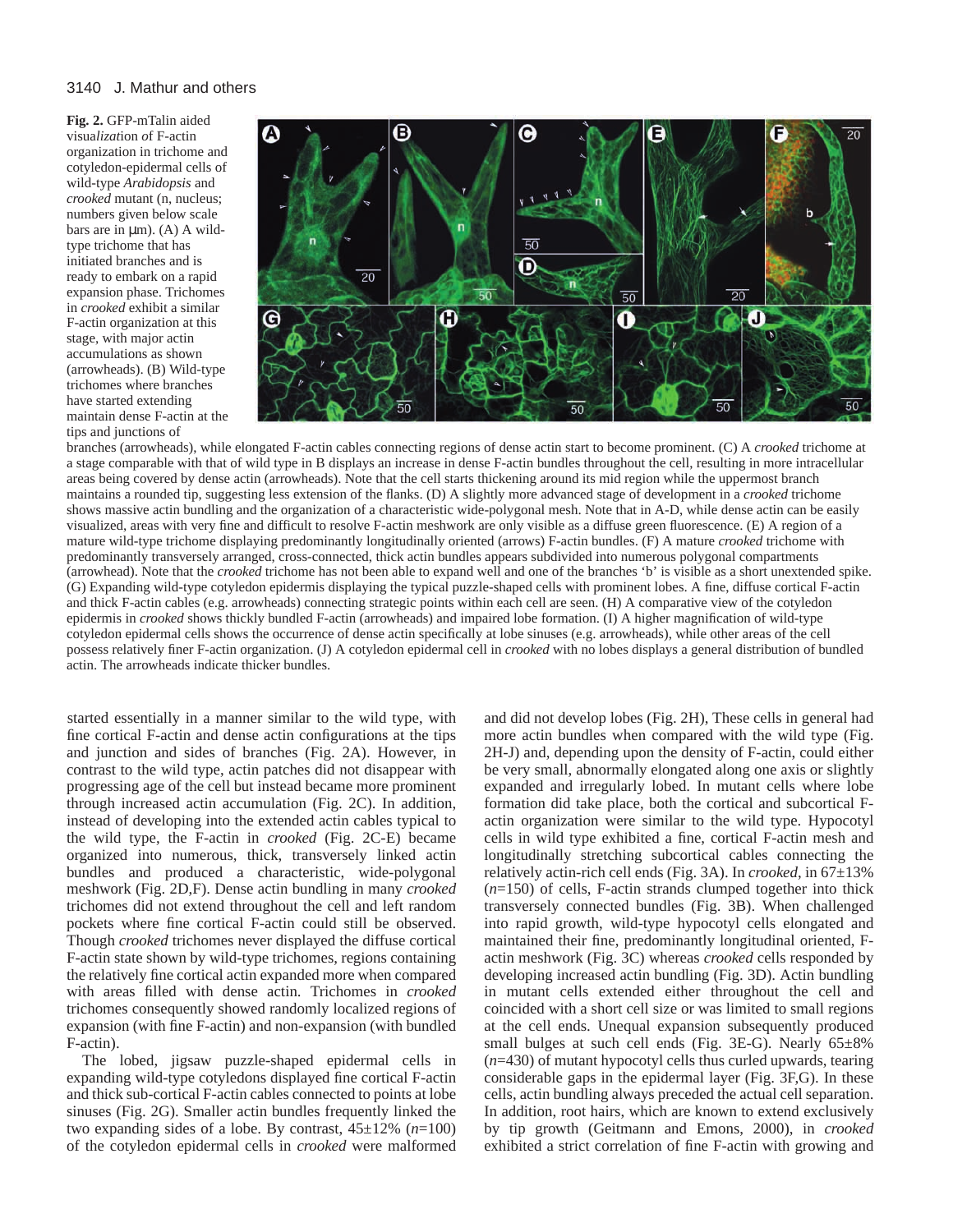**Fig. 3.** F-actin organization in expanding hypocotyl and root hair cells in wild-type *Arabidopsis* and *crooked* mutant. (Numbers given below scale bars are in µm.) (A) Wild-type hypocotyl cells displaying fine cortical F-actin mesh and longitudinally running subcortical F-actin cables connecting the cell ends. (B) Hypocotyl cells in *crooked* with thick, transversely linked F-actin bundles. (C) Dark grown, elongated wild-type hypocotyl cells with fine F-actin meshwork. (D) Aberrant actin bundling in *crooked* hypocotyl cells challenged to elongate rapidly. (E) Dark-grown *crooked* hypocotyl cells, a cell with one end displaying actin bundles (arrowhead).

(F) Actin bundles at a *crooked*



cell end mislocalize growth and create less elongating cells with bulged ends. Note that the two contiguous cells now break contact, leaving a gap in the hypocotyl epidermis (double-headed arrow). (G) A single hypocotyl epidermis cell in *crooked* curls up. Note that the site of dense actin (arrowhead) coincides with a less growing region whereas the outer more expanded curve has a thinner layer of actin. (H) A wild-type root hair with long actin bundles that stop just before the apex. (I,J) Sinuous root hairs from *crooked* with longitudinally extended actin bundles. Note that the regions where the actin bundle contacts and obscures the plasma membrane do not expand (arrowheads), whereas regions free from the bundle expand more. (K) A swollen root hair from *crooked* is filled with actin-bundles extending all the way to the tip (arrowhead). (L) A branched *crooked* root hair creates another region for tip growth. (M) Magnified view of the tip region in L shows dense actin at the tip (arrowhead), suggesting that inhibition of the growth of the original tip region (caused by dense actin) resulted in a new tip being formed.

bundled F-actin with non-growing regions. Short *crooked* root hairs (maximum width/length ratio=1:30 compared with the nearly uniform 1:70 ratio in wild type Fig. 3H-K) displayed actin bundling up to the very tip that in the wild type would normally contain only fine F-actin. Root hairs with varying diameter along their length (range 9-20 µm) and a wavy appearance displayed patches of bundled actin at regions of constriction alternating with expanded regions containing fineactin (arrows Fig. 3I,J). Some extending root hairs initiated fresh tips (Fig. 3L) after the accumulation of dense actin at the original tip region (Fig. 3M).

A comparison of the F-actin organization between wild type and *crooked* thus revealed bundled actin to be strictly localized to non-expanding regions, while expanding regions always possessed fine F-actin. The finding that the *CROOKED* gene product appeared to be essential for creating/maintaining a fine F-actin organization raised the question of how the loose versus dense actin configurations affected intracellular organization and regional transport processes, the coordination of which is essential for growth.

We focused our analysis on visualizing the general cytoplasmic streaming and the endo-membrane system, the mobility of which is known to depend on the actin cytoskeleton (Williamson, 1993; Boevink et al., 1998).

# **Cytoplasmic organization and behavior of Golgi bodies exhibits regional differences in crooked**

The correlation of expanding regions with fine F-actin and non-expanding regions with dense F-actin in *crooked* cells

suggested that during their development the dynamics and distribution of organelles might also be affected in a regionspecific manner. In general, wild-type trichomes displayed a longitudinally oriented cytoplasmic organization with transversely linked cytoplasmic strands occurring mainly in the stalk region and spanning the large central vacuole. The cytoplasmic streaming in wild-type trichomes occurred at an average velocity of 0.8±0.3 µm/second. In *crooked* trichomes, the cytoplasmic organization in expanded regions was similar to the wild type though the velocity of cytoplasmic streaming was reduced to 0.6±0.3 µm/second (*n*=25). However, cytoplasmic strands became thick and transversely linked in non-expanded areas of *crooked* trichomes whereas cytoplasmic streaming became reduced to 0.3-0.5  $\mu$ m/second in these areas. This was independently confirmed by analyzing the saltatory movement of peroxisomes, known to occur along F-actin tracks (Mathur et al., 2002). In well-expanded regions of *crooked* trichomes, peroxisome motility was found to be comparable with that of the wild type (average velocity 0.9±0.2 µm/second; *n*=25) but was reduced by up to 15-fold in unexpanded areas. Taken together, these data indicate that actin-dependent organelle movement was moderately impaired but not blocked in expanding regions with fine F-actin, whereas organelles were trapped into near immobility in areas with dense actin.

We focused our further analysis on Golgi bodies, which are known to track along F-actin strands (Boevink et al., 1998; Nebenführ et al., 1999) and are suggested to have a direct bearing on localized growth through its processing and release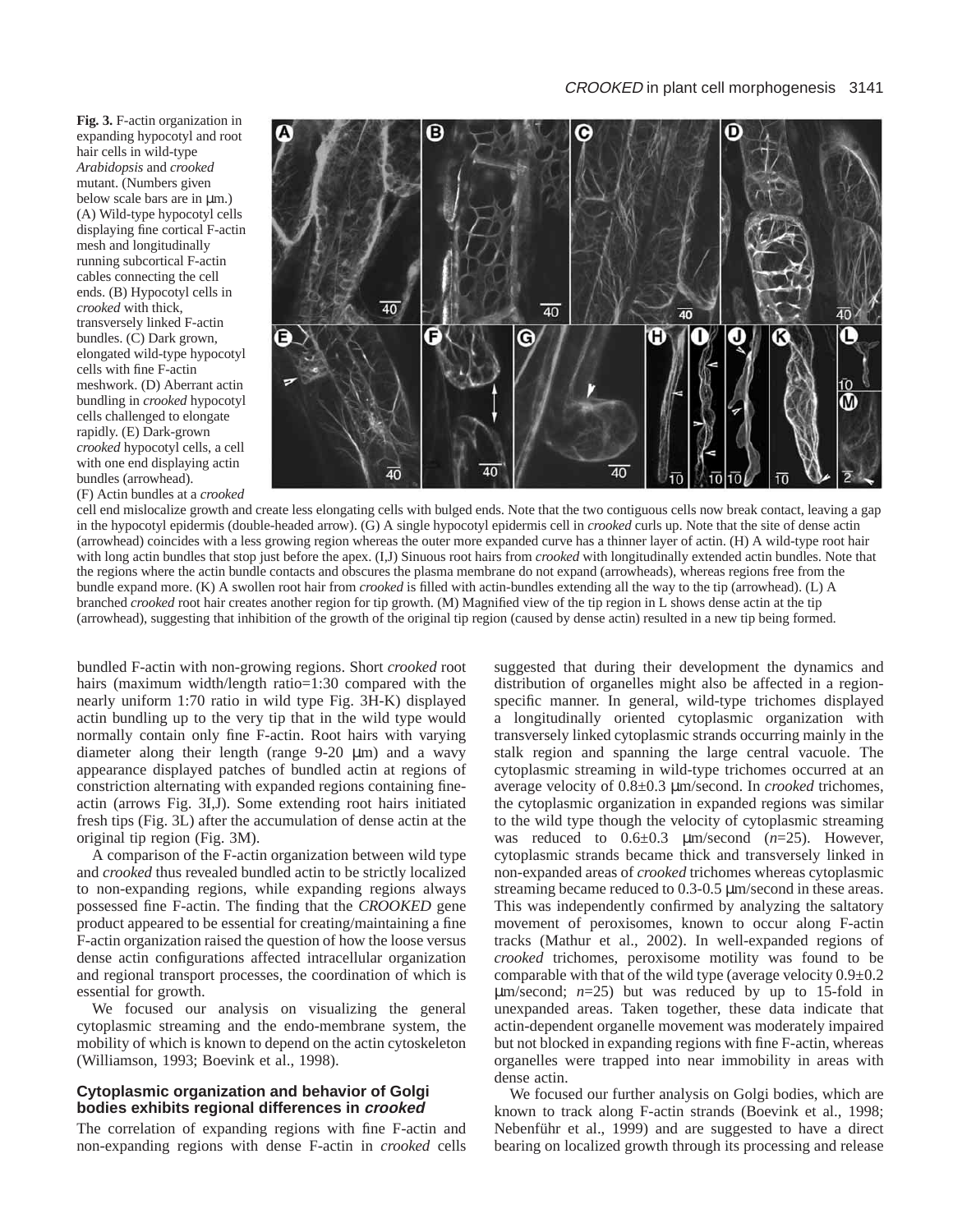of exocytosis-competent vesicles (Miller et al., 1999). The stably expressed ERD2-GFP marker (Boevink et al., 1998) that we used, predominantly labeled the Golgi stacks in actively growing *Arabidopsis* cells (Fig. 4). In wild-type trichomes, 0.6- 1.0 µm oblong to spherical Golgi bodies were found regularly distributed and moved with velocities ranging from 0.2 to 1.8 µm/seconds (*n*=150). As described for other plant cells (Boevink et al., 1998; Nebenführ et al., 1999), both short oscillatory movements, as well as long-range saltations are observed. Areas with major accumulation of Golgi bodies were not observed in growing wild-type trichomes, although Golgi bodies did exhibit a tendency to slow down within the narrow confines of extending branches (Fig. 4A). By contrast, both the number and size of Golgi bodies was found to be increased by two- to fivefold in *crooked* trichomes (Fig. 4A,B) with certain regions showing accumulations of up to  $15$  individual, 1-3  $\mu$ m long, Golgi bodies (Fig. 4B,C). Paradoxically, despite the regional increase in the Golgi bodies, these regions corresponded to non-expanded areas of *crooked* trichomes, suggesting that the release and transport of Golgi-processed vesicles might be affected. Transient co-expression of YFPmTalin (labeled F-actin) and ERD2-GFP markers followed by their confocal spectral separation allowed simultaneous visualization of actin and Golgi bodies in developing *crooked* trichome cells and confirmed the accumulation of Golgi bodies within pockets of dense F-actin (Fig. 4D). More region-specific behavioral differences also became apparent; Golgi bodies in expanded regions of *crooked* trichomes moved singly or in pairs in a manner similar to the wild type, whereas those trapped in dense F-actin-filled non-expanded regions performed very short 1-3 µm oscillations. We assumed that fine F-actin had to be present in a cellular region for Golgiprocessed vesicles to be released efficiently for their assimilation leading to local expansion.

# **CROOKED encodes the smallest subunit of an actin nucleating complex**

The *CROOKED* gene was mapped to the chromosome 4 (B. Schwab, PhD Thesis, University of Tübingen, 2001). Based on our cell-biological characterization, candidate genes were cloned and tested for their ability to rescue the mutant *crooked*

phenotype in transient assays. One gene At4g01710, annotated as a putative actin polymerization factor (APF; MIPS *Arabidopsis* data-base) rescued the mutant trichome phenotype completely. That this single copy gene represented *CROOKED* was confirmed by rescuing mutant plants with the corresponding genomic fragment containing 900 bp of the 5′ and 95 bp of the 3′ untranslated region. The exon-intron structure (Fig. 5A) and the transcription start site were determined by comparing the genomic DNA with RT-PCRamplified cDNA fragments and RLM-RACE PCR, respectively. The *crooked*1-1 allele used contained a single point mutation at position 1040 at the splice donor site of the second exon that leads to premature splicing, a 35 bp deletion in exon 2 (Fig. 5B,C), and a frame shift resulting in a stop codon 129 bp downstream of the start codon (Fig. 5D). *CROOKED* expression was found in all organs analyzed through RT-PCR (Fig. 5E). The predicted CROOKED protein showed sequence similarity to ARPC5, the smallest 16 kDa subunit of the ARP2/3 complex known from other organisms (Welch et al., 1997) (Fig. 5F). The amino acid sequence identity ranged from 32% for humans to 23% for budding yeast (Fig. 5F).We tested the functional conservation of the subunit by expressing the human ARPC5 ortholog (Welch et al., 1997) under the control of a trichome specific *GLABRA2* promoter (Szymanski et al., 1998) in mutant plants. The *crooked* trichome phenotype was completely rescued to wild-type morphology with both the human and *Arabidopsis* cDNA in these experiments, indicating that the ARPC5 subunit is functionally conserved between humans and plants. As the highest area of homology displayed by the predicted CROOKED protein to other orthologs (Fig. 5F) occurs in the 3′ region, the mutant would contain only the first 44 amino acids of the native protein (Fig. 5D) and lack most of the relatively conserved region.

# **DISCUSSION**

# **CROOKED is required for localized alterations in Factin configuration required for differential growth**

The final step in the general process of growth requires vesicles carrying plasma membrane and cell wall reinforcing materials

**Fig. 4.** Golgi-bodies in wild-type *Arabidopsis* and *crooked* cells. (A) Single wild-type and *crooked* 'a' trichomes of the same age, showing the differences in distribution and density of Golgi bodies. (B) Regional variation in distribution of Golgi bodies in a *crooked* trichome. The tip region has not expanded well but is densely packed with Golgi bodies (arrowheads). (C) Magnified view of a region exhibiting accumulation of Golgi bodies (arrowhead). (D) Covisualization of F-actin bundles using YFP-mTalin fusion protein (green) and Golgi-bodies using



ERD2-GFP label (red) in a *crooked* trichome shows that multiple Golgi bodies (such as those seen in C) are trapped in regions of dense actin (white arrowheads), whereas more loosely distributed, free Golgi bodies occur in expanded areas (green arrowheads).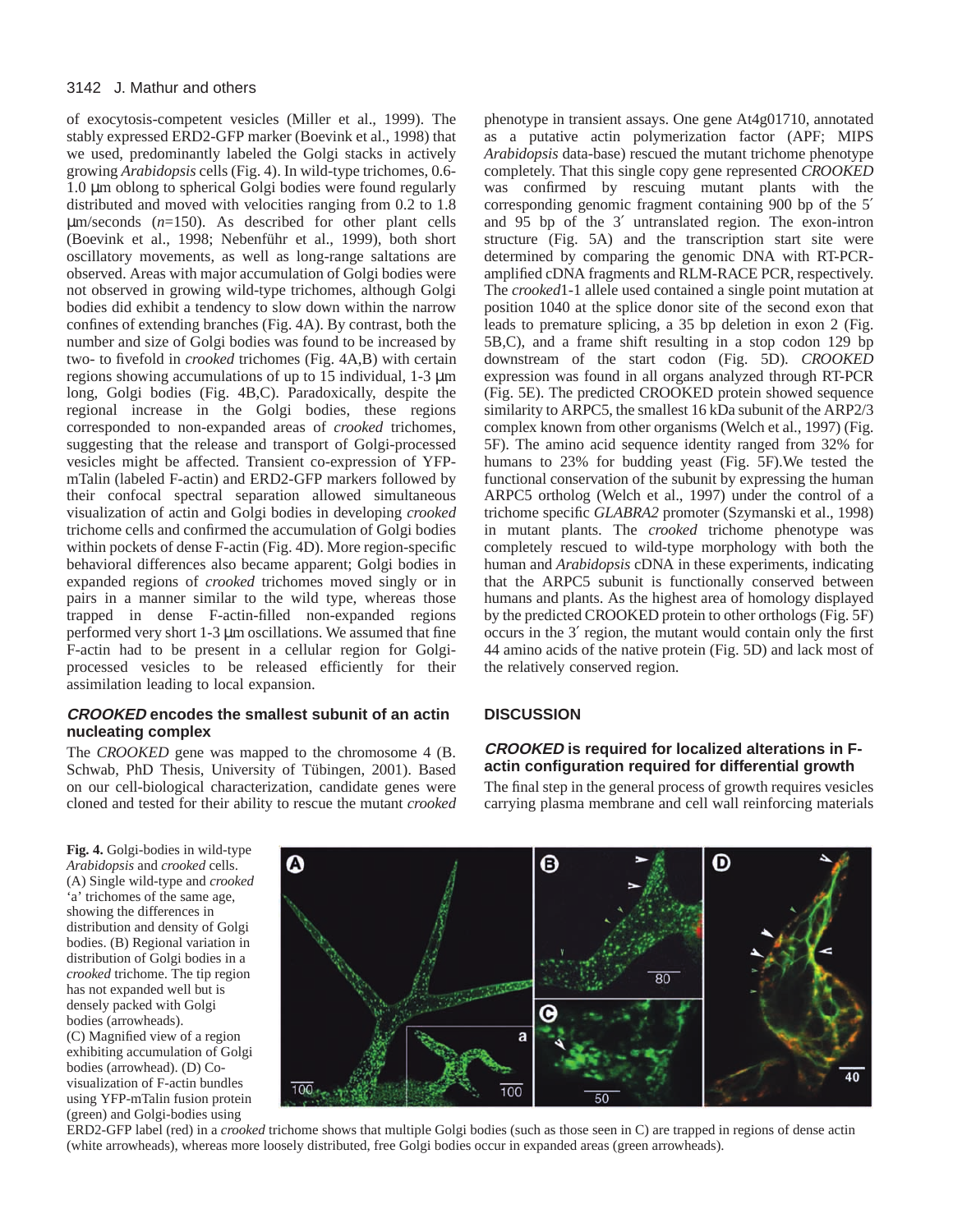to reach and deposit their cargo at target sites for assimilation (Foissner et al., 1996; Hawes et al., 1999; Miller et al., 1999). The generation of a specific cell shape, however, requires differential growth activity, whereby a specific region of the cell expands more than the others. This expanding region plausibly recruits more exocytic vesicles. Factors that create regional conditions for efficient release of vesicles therefore determine the final shape of a cell. The drug-based study of Ketelaar et al. (Ketelaar et al., 2003) has clearly demonstrated



**Fig. 5.** Molecular details of the *Arabidopsis CROOKED* gene. (A) The exon-intron structure for At4g01710 (*CROOKED*) as determined by comparing the genomic DNA with RT-PCR-amplified cDNA fragments and RLM-RACE PCR, respectively. (B) The *crooked* mutant sequence contains a single point mutation (g>a) at the splice donor site, which leads to premature splicing (arrow) and a 35 bp deletion in exon 2 (nucleotides underlined). (C) RT-PCR using wild-type and *crooked* cDNA shows that the premature splicing produces a smaller transcript of 360 bp (large arrow) and a weak band (small arrow) corresponding to the 399 bp wild-type transcript. (D) The altered splice site predicts a frame shift resulting in a stop codon 129 bp downstream of the start site and a truncated amino acid sequence of only 44 residues (the last 12 shown). (E) Tissue-specific RT-PCR shows *CROOKED* to be ubiquitously expressed (R, root; S, inflorescence stem; L, leaves; F, flowers; Si, young siliques). The lower lane shows the elongation factor 1 transcript used as a loading control. (F) The predicted amino acid sequence for CROOKED aligned against ARPC5 subunit sequences from other organisms (Ath, *A. thaliana*; Dic, *D. discoideum* (31%); Cel, *C. elegans* (32%)*;* Da*n*, *D. rerio* (29%); Hum, *H. sapiens* (32%); Spo, *S. pombe* (25%); Sce, *S. cerevisiae* (*23%*). Percentages (%) indicate amino acid identity (black); gray areas show similar amino acids.

that a localized occurrence of fine F-actin is conducive for vesicle release and promotes local expansion. Our cellbiological characterization of *crooked* has taken this inference a step further by analyzing expansion and the F-actin cytoskeleton in diverse cell types to provide a global analysis of the role of fine F-actin configurations in allowing localized cell expansion. In addition, the GFP-aided visualization of Factin organization in *crooked* revealed abnormal regional accumulations of F-actin. As these actin-filled areas did not expand well this observation highlighted yet another facet of actin organization where, in contrast to fine F-actin, dense actin could restrict local growth. The growth aberrations occurred specifically during rapid cell-growth and besides indicating a requirement for the *CROOKED* gene product during rapid growth also implied that a transition from dense actin to loose actin is essential for proper expansion to take place. The observation that small regions in *crooked* cells that managed to expand always displayed relatively fine-F-actin arrays lent support to this conjecture.

Taking these observations together a general picture emerged wherein the differential localization of loose versus dense F-actin could determine the localities where vesicles could be released or retained to promote or restrict expansion. This was tested by predicting intracellular locations in wild type cells where the placement/maintenance of dense actin could direct the way in which a cell could expand (sketches, Fig. 6). Subsequent observations on wild-type cells conformed totally to the predictions (Fig. 6A-D). Our findings are consistent with observations in animal cells (Muallem et al., 1995; Miyake et al., 2001), where a dense actin configuration has been suggested to act as a barrier and hinder the access of vesicles to their target sites. Further support for this F-actindensity-based mechanism has come from our molecular identification of *CROOKED* that implicates an actin polymerization modulating complex hitherto unknown in plants as a pivotal player in the cellular machinery required for creating differential growth conditions.

# **CROOKED implicates the ARP2/3 complex in actin configurational changes required for localized expansion**

*CROOKED* was found to encode the plant homolog of ARPC5, the smallest subunit of the ARP2/3 complex known from diverse organisms (Machesky et al., 1997; Welch, 1999). A rescue of the mutant phenotype by the human ortholog (Welch et al., 1997) provided strong evidence both for the occurrence and functional conservation of the complex in higher plants. This seven-subunit complex is a highly conserved modulator of actin polymerization (Mullins et al., 1998a; Welch, 1999). Studies in other organisms have shown that it is recruited to sites of dynamic actin assembly, plays a role in actinpolymerization-based membrane protrusion, and in the rocketing motility of vesicles and entero-pathogenic organisms (Welch et al., 1997; Machesky, 1999; Merrifield et al., 1999). The complex enhances F-actin nucleation and side-binding activities to produce a dendritic array of fine actin filaments arising from pre-existing mother filaments (Mullins et al., 1998a; Svitkina and Borisy, 1999). Despite its detailed biochemical and structural characterization (Mullins et al., 1998a; Volkmann et al., 2002) the ARP2/3 complex has not been implicated in cellular morphogenesis in a multicellular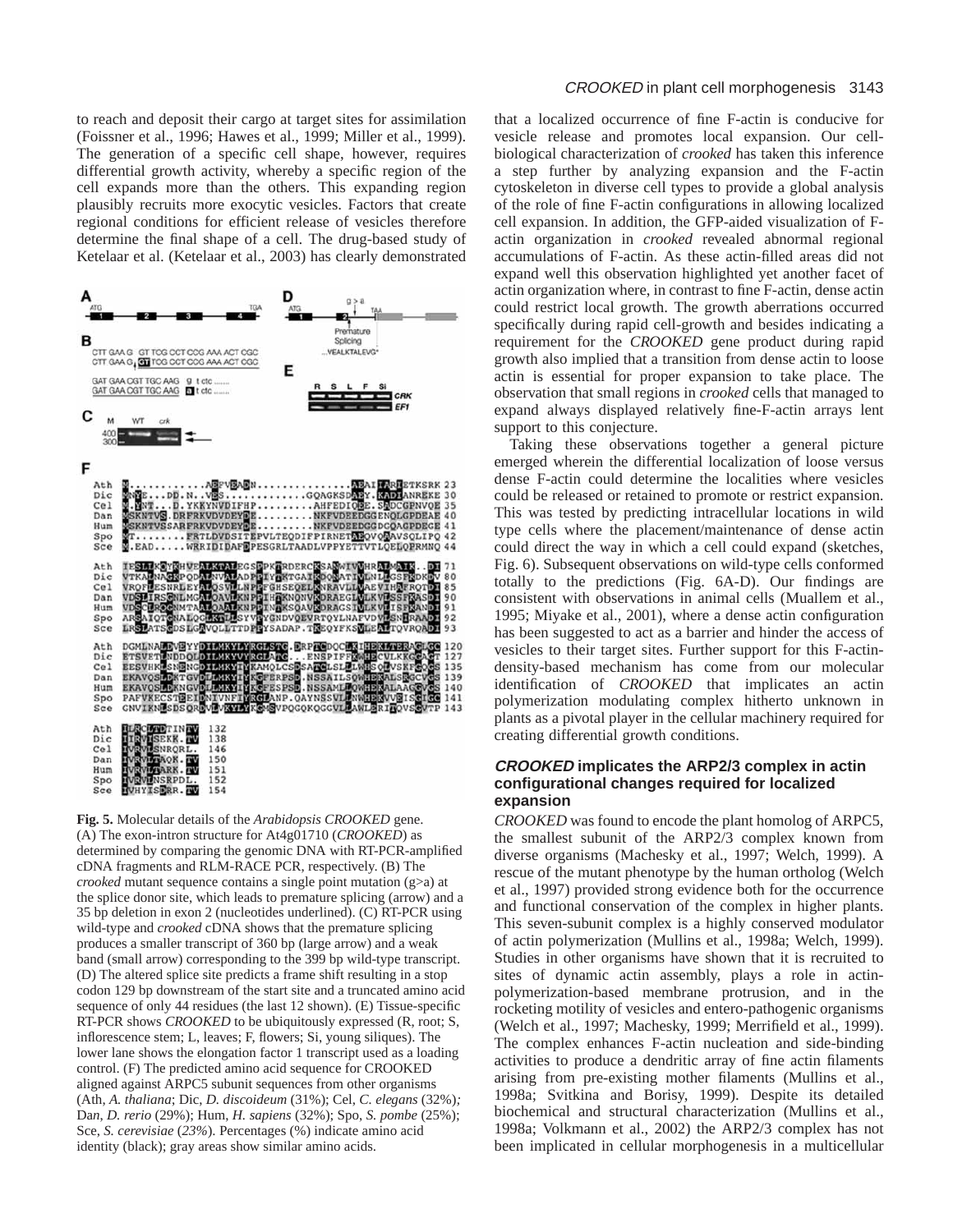**Fig. 6.** A simple actin configuration-based model derived through observations of wild-type *Arabidopsis* cells depicts how the strategic placement of dense F-actin (red arrowheads/areas) can restrict local cell expansion, whereas vesicles are free to move out into the assimilation zone and produce expansion in other areas (green) where the F-actin meshwork has been loosened through the activity of the ARP2/3 complex (of which *CROOKED* is an essential component). (A-D) Major locations of dense actin in wild-type *Arabidopsis* cells. (A) Actin accumulations are seen at branch junctions and branch tips in trichome cells. The non-expanding, dense-actin filled tip is projected through the diffuse expansion growth that takes place in the flanks of the extending branches. Non-expansion of the absolute apex in trichomes produces a fine pointed tip. (B) Dense F-actin is found at lobe junctions and in different strategic locations in multi-lobed pavement cells. Contrary



to other cell types, the lobes in pavement cells have to constantly adjust to the growth patterns of neighboring cells on all sides. Thus, they may show fluctuations in their dense actin localization, depending upon their position relative to other cells. (C) The elongate, cylindrical hypocotyl cells appear to have dense actin at their ends. Capping of the ends with dense actin reroutes vesicles into the flanking regions. This results is the formation of long cylindrical cells of varying length whose ends maintain a nearly constant diameter. (D) Side view of a blunt tipped growing root-hair cell. The positioning of dense actin bundles changes constantly in an elongating root hair (data not shown) though the general distance from the absolute tip remains almost the same. A dense-actin cap at the tip frequently indicates cessation of hair growth and may lead to swelling behind the actin-blocked tip region. Note that the formation of a pointed tip, as in trichomes, requires a dense actin cap, whereas a broad growing tip requires placement of dense actin at the sides in order to funnel vesicles into the tip region.

eukaryote. The only reported loss-of-function mutant in a higher eukaryote is the ARP3 mutant in *Drosophila*, where defects in ring canal expansion have been observed (Hudson and Cooley, 2002). In single celled yeasts, deletion of the genes encoding individual ARP2/3 complex subunits causes lethality or severe growth disruption (Winter et al., 1999). Our characterization of *crooked* thus provides the first indication that ARP2/3-complex activity is vital for proper cell morphogenesis in higher organisms.

With specific reference to the ARPC5/CROOKED subunit, reconstitution experiments using individual subunits of the complex have suggested that the small subunits ARPC2 (p35), 4(p20) and 5(p16) may be important for the overall integrity of the complex (Gournier et al., 2001). A specific deletion of the ARPC5 subunit led to 85 times less nucleation efficiency of the complex in insect cells (Gournier et al., 2001). Our observations of impaired fine F-actin organization in *crooked* and rescue of the mutant phenotype by the human ortholog suggest that the function of this subunit as a nucleation enhancer may have been conserved across the kingdoms. Alternatively, the small ARPC5 subunit may be required for microfilament bundling because loss of its activity results in actin aggregation and reduced long actin-cable formation (e.g. Fig. 2). Moreover, studies in other organisms have so far not revealed the effects of ARPC5 deletion on the overall actin organization. Though the *crooked* mutant is clearly not a null allele, the non-essential nature of *Arabidopsis* trichomes has allowed the isolation of seven more mutants with distorted trichomes (Hülskamp et al., 1994). Two of these mutants are now known to correspond to ARP2 and ARP3 subunits of the complex and exhibit a similar actin organization as *crooked* (Mathur et al., 2003). Taken together, the mutant phenotypes and the conditional requirement of the complex during rapid

growth have allowed the first glimpse of what goes wrong with actin organization in living cells when the actin nucleationenhancing capability of the ARP2/3 complex is compromised.

# **ARP2/3 complex mediated actin polymerization may play a role during the vesicle assimilation step**

The ARP2/3 complex is best known for its role in the rocketing motility of entero-pathogenic organisms and endocytic vesicles (Machesky, 1999; Merrifield et al., 1999). Specifically, the ARPC5 subunit has been implicated in the motility and distribution of mitochondria in yeast (Boldogh et al., 2001). Although our present observations do not provide evidence for a direct role of *CROOKED* in vesicle motility, it may be speculated that after the release of vesicles into the cortical zone, a certain amount of actin-polymerization generated propulsive force may be required for their effective assimilation into the plasma membrane. The *crooked* mutant may thus be impaired in both vesicle release and assimilation steps.

# **The molecular identification of CROOKED links different regulators of the actin cytoskeleton together**

The molecular identification of CROOKED and subsequent demonstration of its functional conservation are strongly suggestive of the occurrence of the ARP2/3 complex in plants and bring together a number of recent observations indicating that some of the key interactors of the complex may already have been identified in plants. For example, from other organisms, the ARP2/3 complex is known to be a downstream target for Rho-like GTPases (Ridley, 2001). In plants, although overexpression of a *ROP* resulted in increased fine F-actin (Fu et al., 2002) the identity of the downstream effector was so far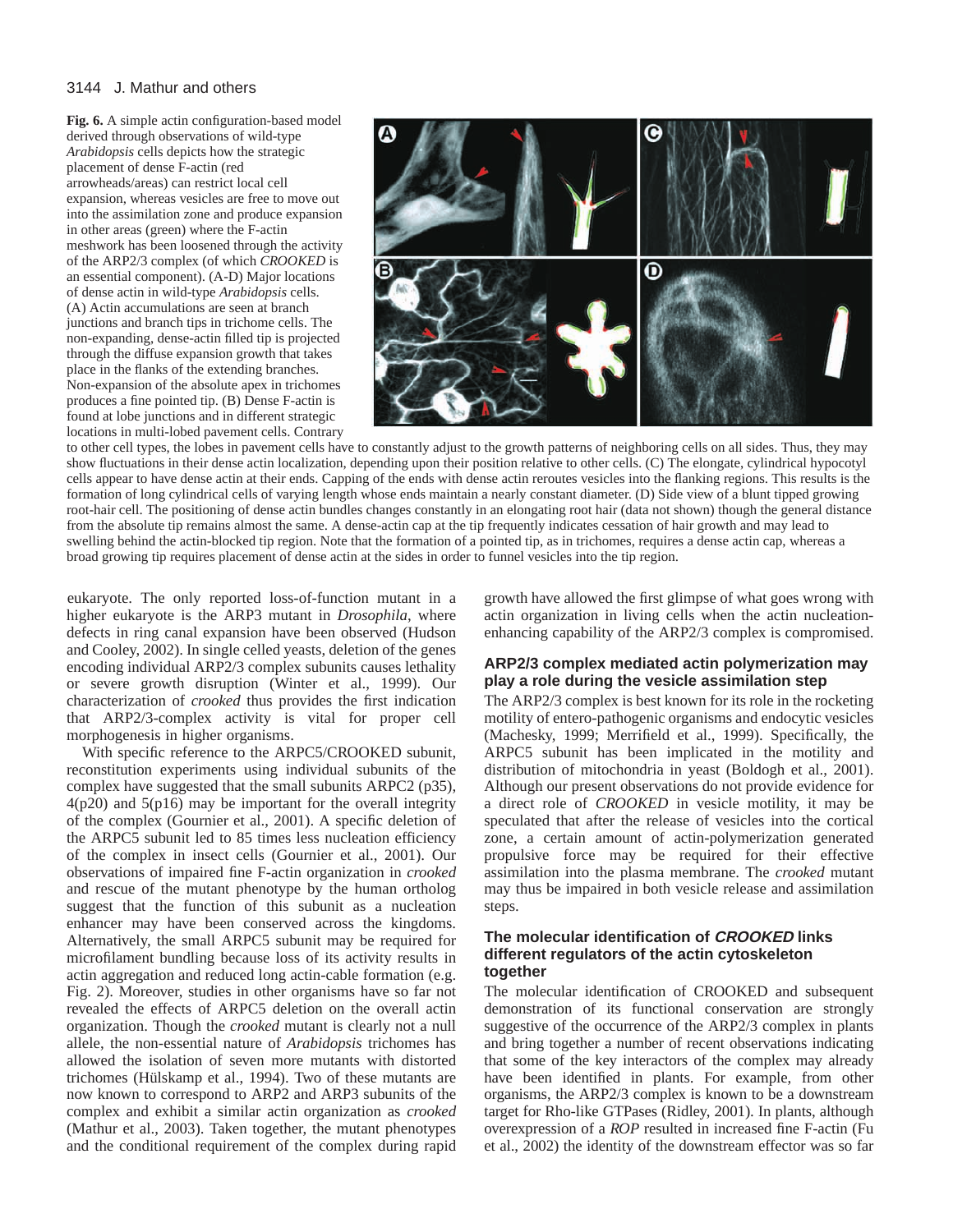unclear. Similarly, mutations in the novel maize *BRICK1* gene show actin cytoskeleton linked defects including an inability to form epidermal lobes and differentiate stomatal complexes (Frank and Smith, 2002). A human homolog of *BRICK1*, the *HSPC300* gene, has been shown to interact with the ARP2/3 complex (Eden et al., 2002; Smith, 2003), whereas two additional BRICK genes are speculated to be ARP2/3 complex activators (Frank et al., 2003) similar to the WASP family activators in animal systems (Higgs and Pollard, 2001). The molecular link provided by the cloning of *CROOKED* suggests that the mechanism for actin modulation involving the *ROP* and *BRK* genes, and the ARP2/3 complex may be well conserved between plants and other organisms. The complex is also known to interact with profilins (Mullins et al., 1998b), actindepolymerizing-factors (ADF/cofilin) (Svitkina and Borisy, 1999), which along with different F-actin bundling proteins are already known to share the same intracellular domains in expanding plant cells (Jiang et al., 1997; Dong et al., 2001; Vidali et al., 2001; Vantard and Blanchoin, 2002). Finally, although not addressed here, the *crooked* mutant provides an enviable tool to understand the interactions between the actin and microtubular components of the cytoskeleton in higher plants, including their apparent cooperative roles in subcellular motility and cell morphogenesis.

#### **Conclusions**

The following generalizations on cell-shape development have emerged from the cell-biological/molecular characterization of *CROOKED*: (1) fine F-actin, generated through the mediation of the ARP2/3 complex (where the ARPC5/CROOKED subunit plays an important role in maintaining the complexnucleating capability), is required for cell expansion to occur; (2) a localized increase in the presence of organelles and vesicles at a spot does not necessarily translate into localized expansion, rather expansion can proceed only when vesicles carrying cell-building material can be released and assimilated; and (3) the spatiotemporal regulation of F-actin density within a cell can create a loose sieve to allow vesicle release or a dense barrier to trap vesicles and thus determine where and when vesicles will be released for effective local expansion; The cumulative result from these phenomenon can account for the diverse cell shapes observed in plants (Fig. 6).

We thank Prof. C. Hawes (Oxford Brookes University, Oxford) for the ERD2-GFP construct; Prof. S. Craig (John Hopkins University School of Medicine, Baltimore) for the mouse Talin gene; Dr M. Welch (University of California, Berkeley) for the human ARPC5 cDNA; Prof. N.-H. Chua (Rockefeller University, New York) for GFP-mTalin transgenic *Arabidopsis*; Prof. D. Tautz (University of Köln) for allowing use of the Leica Confocal and the ABI sequencing facilities; Prof. P. J. Hussey (University of Durham) and Prof. C.W. Lloyd (John Innes Centre, Norwich) for their comments and guidance on the manuscript; and Anshudeep Mathur for help with graphics and computer work. The study was supported by a Volkswagen Stiftung grant to M.H.

generation of protein database search programs. *Nucleic Acids Res.* **25**,

### **REFERENCES**

3389-3402.

- **Baluska, F., Jasik, J., Edelmann, H. G., Salajova, T. and Volkmann, D.** (2001). Latrunculin-B induced plant dwarfism: plant cell elongation is Factin dependent. *Dev. Biol.* **231**, 618-632.
- **Boevink, P., Oparka, K., Santa Cruz, S., Martin, B., Betteridge, A. and** Hawes, C. (1998). Stacks on tracks: the plant Golgi apparatus traffics on an actin/ ER network. *Plant J.* **15**, 441-447.
- **Boldogh, I. R., Hyeong-Cheol, L., Nowakowski, W. D., Karmon, S. L., Hays, L. G., Yates, J. R., III and Pon, L. A.** (2001). ARP2/3 complex and actin dynamics are required for actin-based mitochondrial motility in yeast. *Proc. Natl. Acad. Sci. USA* **98**, 3162-3167.
- **Clough, S. J. and Bent, A. F.** (1998). Floral dip: a simplified method for *Agrobacterium*-mediated transformation of *Arabidopsis thaliana*. *Plant J*. **16**, 735-743.
- **Cooper, J. A., Wear, M. A. and Weaver, A. M.** (2001). ARP2/3 complex: advances on the inner workings of a molecular machine. *Cell* **107**, 703-705.
- Dong, C. H., Kost, B., Xia, G. and Chua, N.-H. (2001). Molecular identification and characterization of the *Arabidopsis AtADF1, AtADF5* and *ATADF6* genes. *Plant Mol. Biol.* **45**, 517-527.
- **Eden, S., Rohtagi, R., Podtelejnikov, A. V., Mann, M. and Kirschner, M. W.** (2002). Mechanism of regulation of WAVE1-induced actin nucleation by Rac1 and Nck. *Nature* **418**, 790-793.
- **Foissner, I., Lichtscheidl, I. K. and Wasteneys, G. O.** (1996). Actin-based vesicle dynamics and exocytosis during wound wall formation in Characean internodal cells. *Cell. Motil. Cytoskeleton* **35**, 35-48.
- Frank, M. J. and Smith, L. G. (2002). A small, novel protein highly conserved in plants and animals promotes the polarized growth and division of maize leaf epidermal cells. *Curr. Biol.* **12**, 849-853.
- **Frank, M. J., Cartwright, H. N. and Smith, L. G. (2003).** Three Brick genes have distinct functions in a common pathway promoting polarized cell division and cell morphogenesis in the maize leaf epidermis. *Development* **130**, 753-762.
- **Fu, Y., Li, H. and Yang, Z.** (2002). The ROP2 GTPase controls the formation of cortical fine F-actin and the early phase of directional cell expansion during *Arabidopsis* organogenesis. *Plant Cell* **14**, 777-794.
- Geitmann, A. and Emons, A. M. (2000). The cytoskeleton in plant and fungal cell tip growth. *J. Microsc.* **198**, 218-245.
- **Gournier, H., Goley, E. D., Niederstrasser, H., Trinh, T. and Welch, M. D.** (2001). Reconstitution of human Arp2/3 complex reveals critical roles of individual subunits in complex structure and activity, *Mol. Cell.* **8**, 1041- 1052.
- Hawes, C. R., Brandizzi, F. and Andreeva, A. V. (1999). Endomembranes and vesicle trafficking. *Curr. Opin. Plant Biol.* **2**, 454-461.
- Hepler, P. K., Vidali, L. and Cheung, A. Y. (2001). Polarized cell growth in higher plants. *Annu. Rev. Cell Dev. Biol.* **17**, 159-187.
- **Higgs, H. N. and Pollard, T. D.** (2001). Regulation of actin filament network formation through Arp2/3 complex: activation by a diverse array of proteins. *Annu. Rev. Biochem.* **70**, 649-676.
- **Hudson, A. M. and Cooley, L.** (2002). A subset of dynamic actin rearrangements in *Drosophila* requires the ARP2/3 complex. *J. Cell Biol.* **156**, 677-668.
- **Hülskamp, M., Misera, S. and Jürgens, G.** (1994). Genetic dissection of trichome cell development in *Arabidopsis*. *Cell* **76**, 555-566.
- Jiang, C. J., Weeds, A. G. and Hussey, P. J. (1997). The maize actindepolymerizing-factor, ZmADF3, redistributes to the growing tip of elongating root hairs and can be induced to translocate into the nucleus with actin. *Plant J.* **12**, 1035-1043.
- **Ketelaar, T., de Ruijter, N. C. A. and Emons, A. M. C.** (2003). Unstable Factin specifies the area and microtubule direction of cell expansion in *Arabidopsis* root hairs. *Plant Cell.* **15**, 285-292.
- **Kost, B., Spielhofer, P. and Chua, N.-H.** (1998). A GFP-mouse talin fusion protein labels plant actin filaments in vivo and visualizes the actin cytoskeleton in growing pollen tubes. *Plant J*. **16**, 393-401.
- **Kost, B., Spielhofer, P., Mathur, J., Dong, C. H. and Chua, N.-H.** (2000). Non-invasive F-actin visualization in living plant cells using a GFP-mouse talin fusion protein. In *Actin: A Dynamic Framework for Multiple Plant Cell Functions* (ed. C. J. Staiger, F. Baluska, D. Volkmann and P. W. Barlow), pp. 637-659. Dordrecht: Kluwer Academic.
- **Machesky, L.** (1999). Rocket-based motility: A universal mechanism? *Nat. Cell. Biol.* **1**, E29-E31.
- Machesky, L. M. and Gould, K. L. (1999). The ARP2/3 complex: a multifunctional actin organizer. *Curr. Opin. Cell Biol.* **11**, 117-121.
- **Machesky, L. M., Reeves, E., Wientjes, F., Mattheyse, F. J., Grogan, A., Totty, N. F., Burlingame, A. L., Hsuan, J. J. and Segal, A. W.** (1997). Mammalian actin-related protein 2/3 complex localizes to regions of